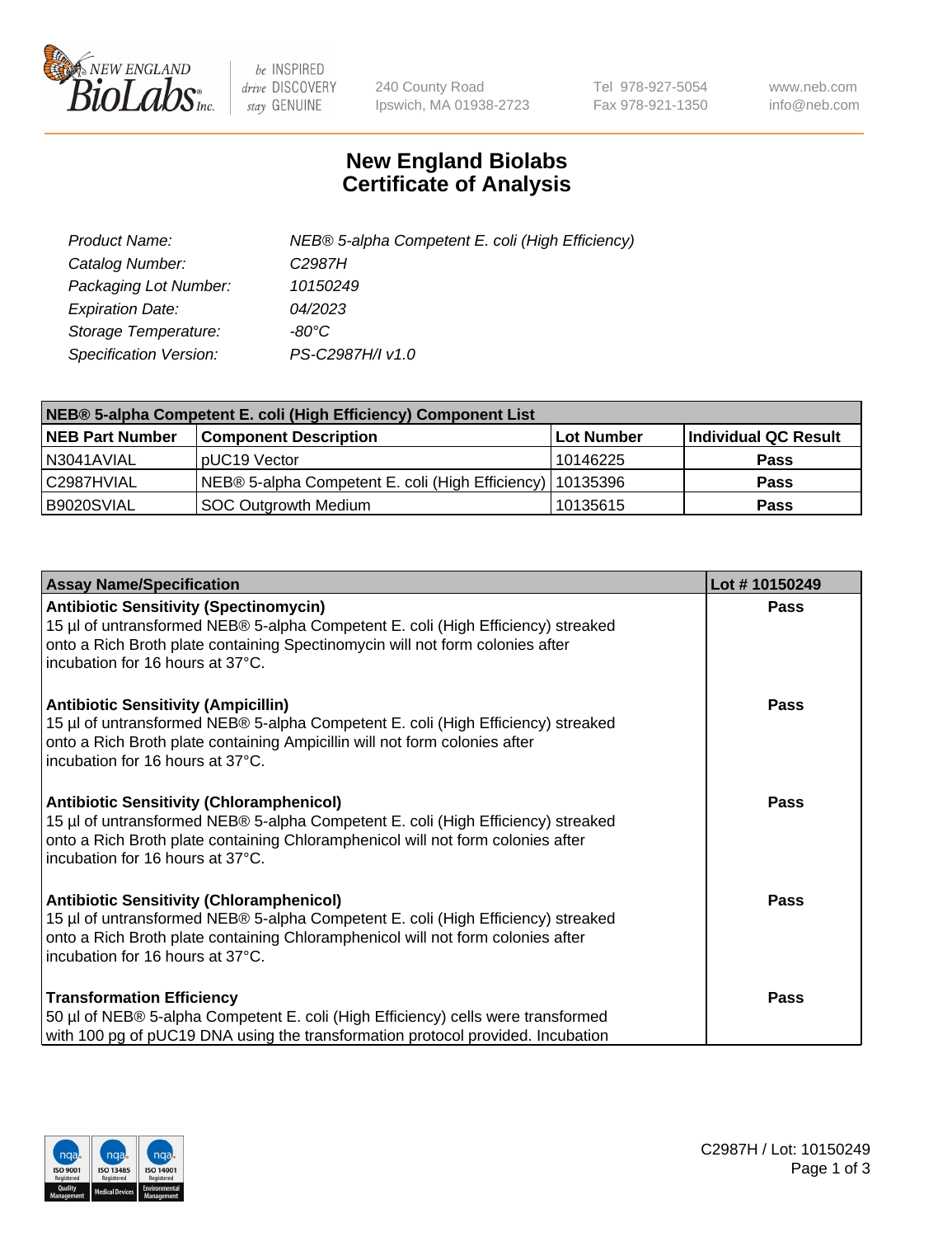

be INSPIRED drive DISCOVERY stay GENUINE

240 County Road Ipswich, MA 01938-2723 Tel 978-927-5054 Fax 978-921-1350

www.neb.com info@neb.com

| <b>Assay Name/Specification</b>                                                                                                                                                                                                                          | Lot #10150249 |
|----------------------------------------------------------------------------------------------------------------------------------------------------------------------------------------------------------------------------------------------------------|---------------|
| overnight on LB-Ampicillin plates at 37°C resulted in >1 x 10e9 cfu/µg of DNA.                                                                                                                                                                           |               |
| <b>Antibiotic Sensitivity (Tetracycline)</b><br>15 µl of untransformed NEB® 5-alpha Competent E. coli (High Efficiency) streaked<br>onto a Rich Broth plate containing Tetracycline will not form colonies after<br>incubation for 16 hours at 37°C.     | <b>Pass</b>   |
| Antibiotic Sensitivity (Kanamycin)<br>15 µl of untransformed NEB® 5-alpha Competent E. coli (High Efficiency) streaked<br>onto a Rich Broth plate containing Kanamycin will not form colonies after incubation<br>for 16 hours at 37°C.                  | Pass          |
| <b>Antibiotic Sensitivity (Nitrofurantoin)</b><br>15 µl of untransformed NEB® 5-alpha Competent E. coli (High Efficiency) streaked<br>onto a Rich Broth plate containing Nitrofurantoin will not form colonies after<br>incubation for 16 hours at 37°C. | <b>Pass</b>   |
| <b>Antibiotic Sensitivity (Streptomycin)</b><br>15 µl of untransformed NEB® 5-alpha Competent E. coli (High Efficiency) streaked<br>onto a Rich Broth plate containing Streptomycin will not form colonies after<br>incubation for 16 hours at 37°C.     | Pass          |
| <b>Blue-White Screening (α-complementation, Competent Cells)</b><br>NEB® 5-alpha Competent E. coli (High Efficiency) were shown to be suitable for<br>blue/white screening by $\alpha$ -complementation of the $\beta$ -galactosidase gene using pUC19.  | Pass          |
| Phage Resistance ( $\phi$ 80)<br>15 µl of untransformed NEB® 5-alpha Competent E. coli (High Efficiency) streaked<br>onto a Rich Broth plate does not support plaque formation by phage $\phi$ 80 after<br>incubation for 16 hours at 37°C.              | Pass          |

This product has been tested and shown to be in compliance with all specifications.

One or more products referenced in this document may be covered by a 3rd-party trademark. Please visit <www.neb.com/trademarks>for additional information.